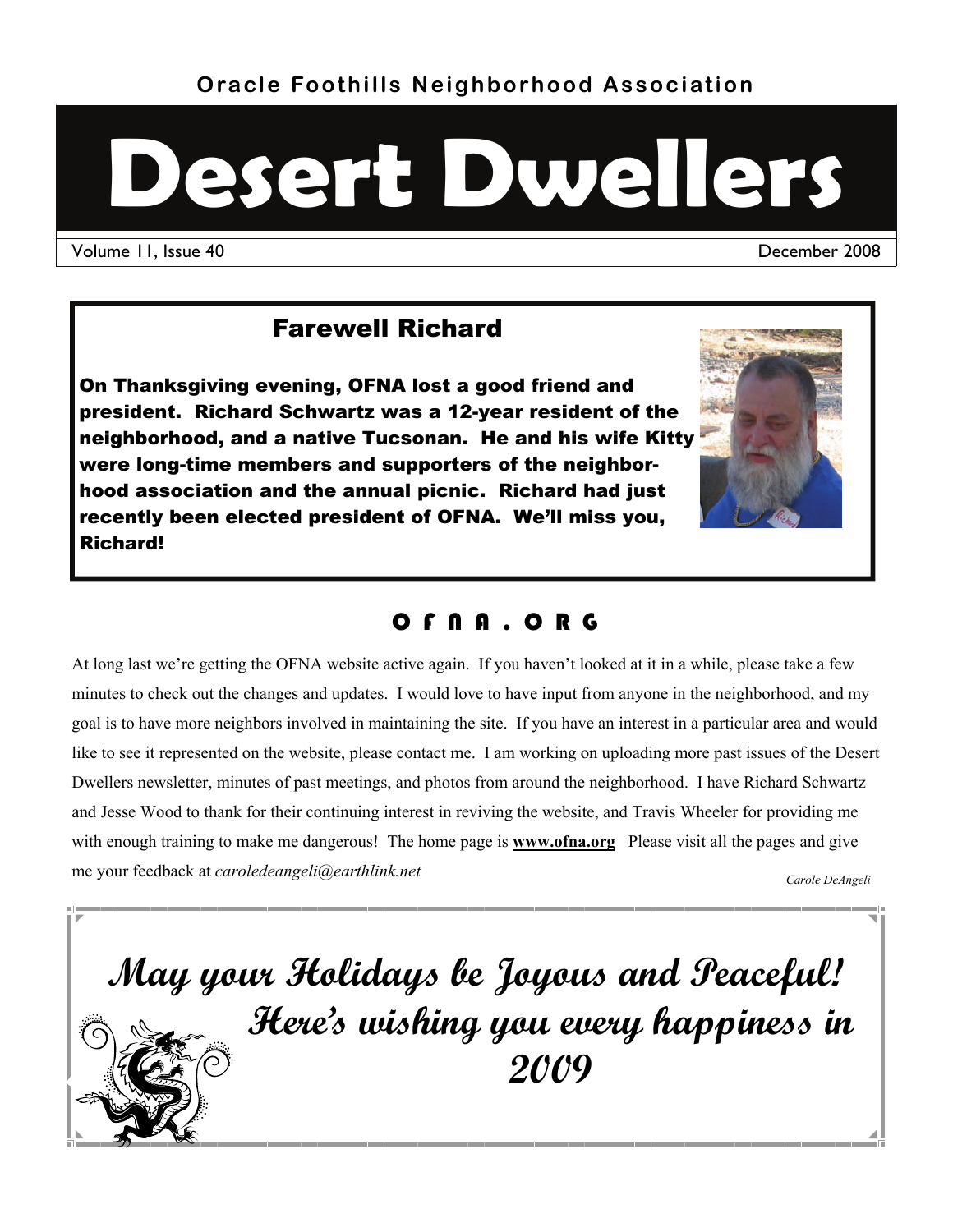# Meet Your Neighbors



**Jacki Elder** 

Early in the morning, over the years, before I even knew her name, I could count on a smile and a wave when I saw Jacki Elder waiting at the bus stop at Nina and Yvon with her boys Hank and Angus. Hank's well into high school now and I only spy Jacki walking her dog Juneau alone or with her husband Sandy. We've chatted briefly over the years on Halloween night -- Steve and I are grateful to be able to count on at least one group of costumed trick-or-treaters.

I loved finding out more about her. Jacki's amazing! I knew she'd have to be because I'd heard about her organizing the public appearance of the Dalai Lama to Tucson a few years back. But I didn't know much more than that about her until the Annual Picnic in Sig and Nan's wash this October.

Jacki grew up in Chicago and met Sandy at the University of Wisconsin in Madison. Sandy's family hails from New York and has a several-generation history in conservation in the Adirondacks. Sandy used to help haul his mom's bee keeping supplies around as he grew. Sandy's father also worked to provide affordable housing for elders in Long Island, NY.

Sandy and Jacki started their life together in Nepal, outside of Katmandu. Sandy's master's work in hydrology brought the couple to Tucson in 1981.

The Elder family moved into their bright and open home at the end of Nina Drive almost 17 ½ years ago. Some of you who've been around a while might know Jacki and Sandy were part of the group of community-minded folk who started our neighborhood organization. Jacki successfully stretched her lobbying muscles during the zoning struggle over the land on Genematas, across from the teahouse.

Maybe some of you know Jacki is a Registered Dietitian. She's worked with folks with Eating Disorders for the last 20 years. She also works with disordered eating, the eating that's a response to emotion. For ten years she's worked with Andrew Weils' Integrative Medicine group. She shares their passion for seeing the medical profession change and embrace more complementary aspects, like their inclusion of nutrition in the medical mix.

Jacki champions organic foods--those that haven't been treated or sprayed -- high life force foods – fresh not canned or frozen or processed. She cooks everything from scratch. Her work is about helping people to eat better and make the changes they can. If you'd like to know more about maintaining health through diet, Jacki's Performance Nutrition office is located at the Racquet Club. You can contact her at: [elder@theriver.com](mailto:elder@theriver.com).

The folks who owned their house on Nina before the Elders were involved with the Sanctuary movement in the 1980s -- a human rights movement started here in Tucson that saved tens of thousands of Central American refugees' lives. Under that same roof, Jacki and her family have hosted a new generation of refugees from Tibet. "Working with refugees has given me an appreciation for our country and what it stands for."

Through the refugee work, Jacki has helped raise funds to start five schools in Kham, Tibet which provide education to 500 Tibetan Nomadic children. "Started from the ground up with the building of the schools. Now, they are up and running for the last 3 years. We've even had students graduate recently which is very exciting. I would love to get over there to see all the kids but for now, I do get regular reports and communiqués."

Jacki was also a key player in securing land for a Buddhist Retreat Center in northern Arizona ([www.garchen.com\)](http://www.garchen.com/). Once the 107-acre parcel of land surrounded by BLM land had been checked out by the Lamas, a deal needed to be struck. Three people needed to be recruited to buy 10 acres each. The Elders became one of those three. The retreat center was started in 2000. The website allows a virtual tour of the beautiful facility. It's easy to understand why Jacki loves spending some of each summer up there—even if the Elder property isn't developed. If you plan a visit to Garchen and notice a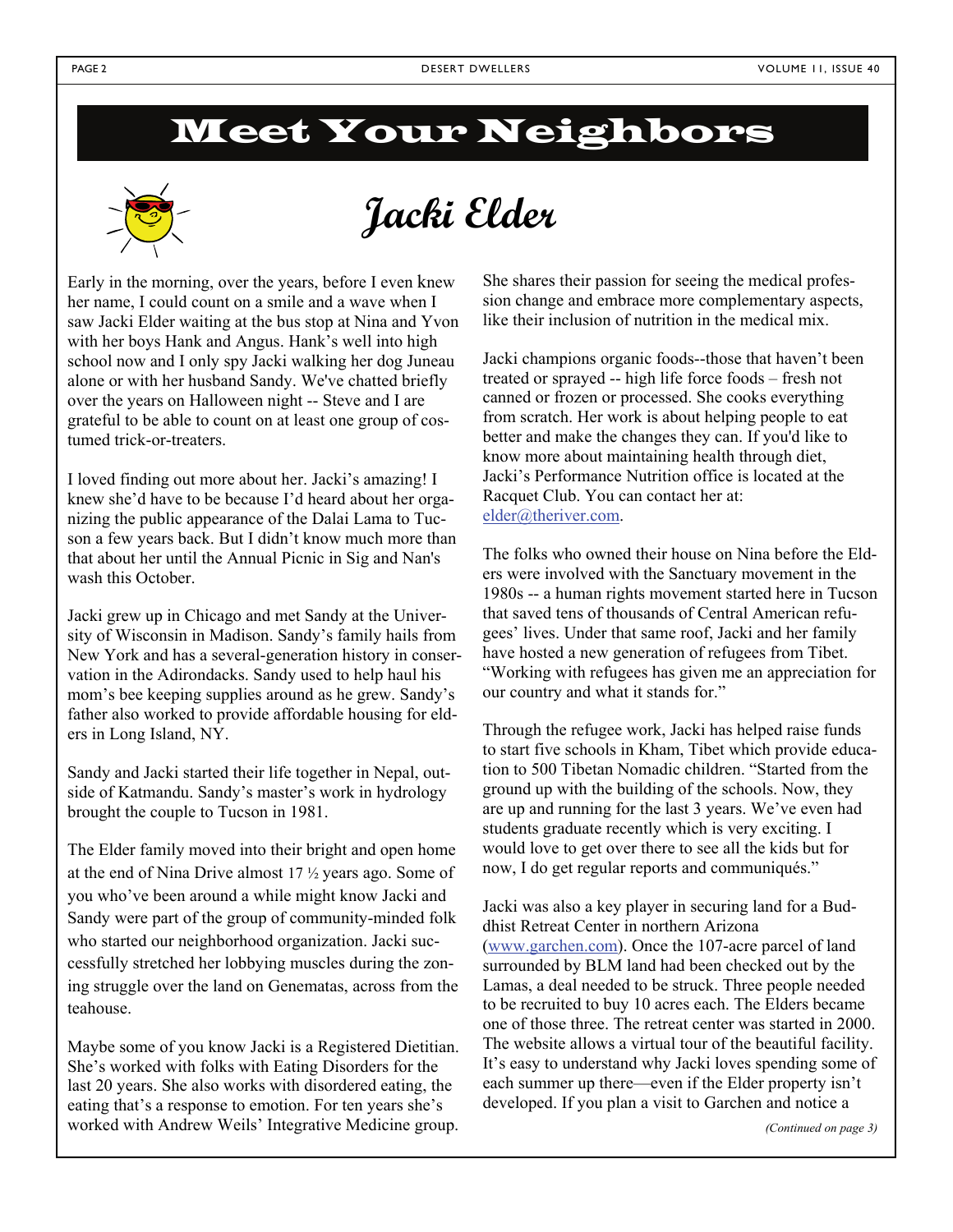#### VOLUME 11, ISSUE 40 DESERT DWELLERS PAGE 3

#### *(Continued from page 2)*

porta-potty out by the dirt road leading to the Retreat Center – there's a good chance that Jacki is in residence.

Jay DeAngeli has been rumored to have put a little pressure on Jacki to rejoin the neighborhood board. She's served on it more than a few times already. Just after Jacki let Jay know that her endowment work for the Retreat Center was her priority--she needs to raise two million dollars before she'll be available to serve us again- she promptly received donations that pushed her up to the quarter million mark—I'm not saying anything definite

about Jay's magic – but anyone interested in helping Jacki free up her time sooner than later could consider donating to the retreat center's endowment fund.

Time constraints didn't leave enough time to do Jacki justice – so please know she's way more amazing in person than on this page. I don't think I've ever seen Jacki not smiling, not happy. I learned enough about her rich, emotionally-generous life to understand why.

*Marge Pellegrino* 

*Meet Your Neighbors is an ongoing series about the many interesting people of Oracle Foothills. If you know of someone you would like to see profiled, please e-mail the editor, caroledeangeli@earthlink.net* 

# **Dumpster Day is coming!**

Bring your accumulated large debris to the big roll-off dumpster. Please limit your load to one pickup truck full.

WHEN: Saturday, January 17th

WHERE: In the wash on Agave Drive (5400 block)

TIME: 8am to 2pm or until the dumpster is full, whichever is earlier

RESTRICTIONS: NO hazardous waste, refrigerators, computers, paint, etc.

#### New OFNA Board

| A new board of directors was elected at the Annual Meeting, Grimm, Scott Odom, Karl Oxnam, Carolyn Redmore,     |                                                             |
|-----------------------------------------------------------------------------------------------------------------|-------------------------------------------------------------|
| and afterwards met to elect officers. The 2008-2009 Officers Marianne Richardson, Becky Spencer, Jesse Wood and |                                                             |
| and Board of Directors are:                                                                                     | Camille Zachmeier. At the first regular board meeting, Phil |
|                                                                                                                 | Williams was also elected to the Board.                     |
| <b>President Richard Schwartz</b>                                                                               |                                                             |
| Vice President Sharon Laird                                                                                     | With Richard's passing, Sharon Laird becomes the acting     |
| Treasurer Jay DeAngeli                                                                                          | president. The Board will meet soon to fill the position of |
| Secretary Tom Scarborough                                                                                       | president.                                                  |
| Board Members: Angelo Dellacona, Don DeYoung, George                                                            |                                                             |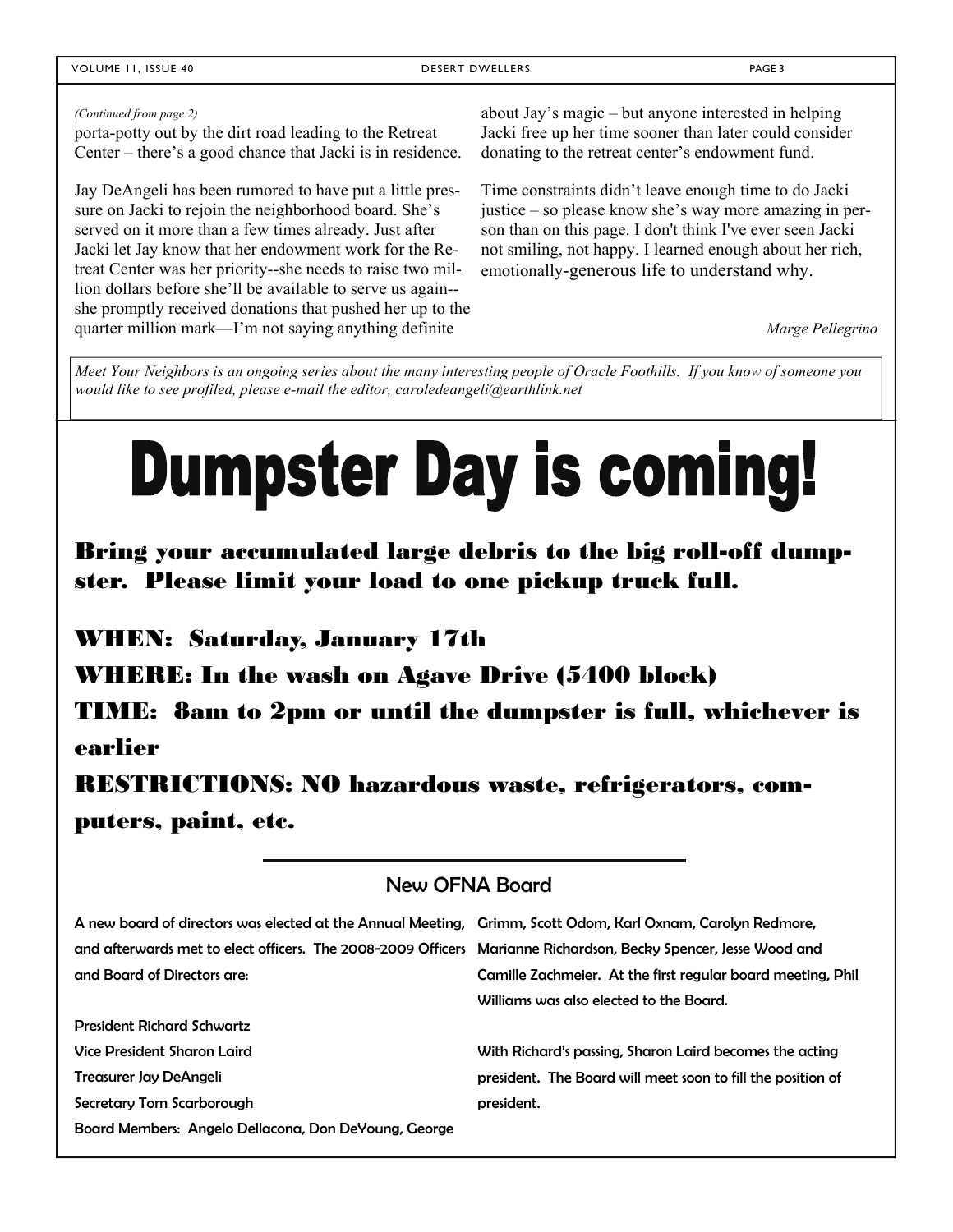A sincere and heartfelt THANK YOU to all of those who were so instrumental in putting on the annual neighborhood picnic for the 11th  $\bullet$  year! It takes many

hands and hours of labor to stage this event and it would not happen without all of you. Special thanks go out to the Eisners for the generous use of their property, water and electricity. And we will certainly miss Richard Schwartz and all the help he gave in preparing the chicken, cooking the brats and dogs, and providing the piñata prizes. Richard was to be the chairman of the picnic for next year, along with Becky Spencer, and he had already begun the planning process. When Richard took on a project, you knew it would get done and it would be right. Thanks as always to Jay DeAngeli for the many hours he devotes to this project; and to Camille Zachmeier for her chairmanship this year. The generous donation of soda and ice by the Bronson's is greatly appreciated, and Barbara Schuessler deserves recognition too for her amazing photo board.

#### **Manufactured Housing and CCR's**

 The Pima County Manufactured and Affordable Housing Strategy Committee (MAHSC) on which I have been serving for the past year is nearing the completion of its work. The final committee meeting will be held on **January 7, 4 to 6 pm in Conference Room C, 201 N. Stone Ave.** Recommendations from this committee will go to the Planning and Zoning Commission and then, if approved, to the Board of Supervisors for their approval.

In brief, what the committee is recommending in terms of manufactured housing is that it be allowed in three limited areas in zones CR-3, CR-4 and CR-5. There will be a number of design elements which must be included in order to make the unit compatible with existing neighborhood construction. The areas which are being proposed for the overlay zones are Flowing Wells, a designated growth area near I-10 and DMAFB and an area designated as SWIP, which lies southwest of the city, between the Tohono O'odham Nation and Tucson Mountain Park.

These recommendations as well as those regarding affordable housing will be presented at the committee

meeting on January 7th. The meeting is open to the public and I invite you all to attend.

In response to Pima County's renewed interest in allowing manufactured housing in all residential zones, an effort was mounted in Oracle Foothills to reinstate simple CCR's dealing only with manufactured housing. George Genematas' attorney assisted in the preparation of the documents, which were still in draft form. At the last regular meeting of the OFNA Board of Directors, the Board, after much discussion, could not reach agreement on moving forward with the document, and the effort was halted.

At present, the possibility of manufactured housing being legalized for all residential zones county-wide seems remote. However, zoning laws can change at any time. As the price of land escalates and the need for affordable housing becomes more critical, builders and government entities will be looking for creative ways to solve housing shortages. This is an issue that will probably not go away.

*Carole DeAngeli*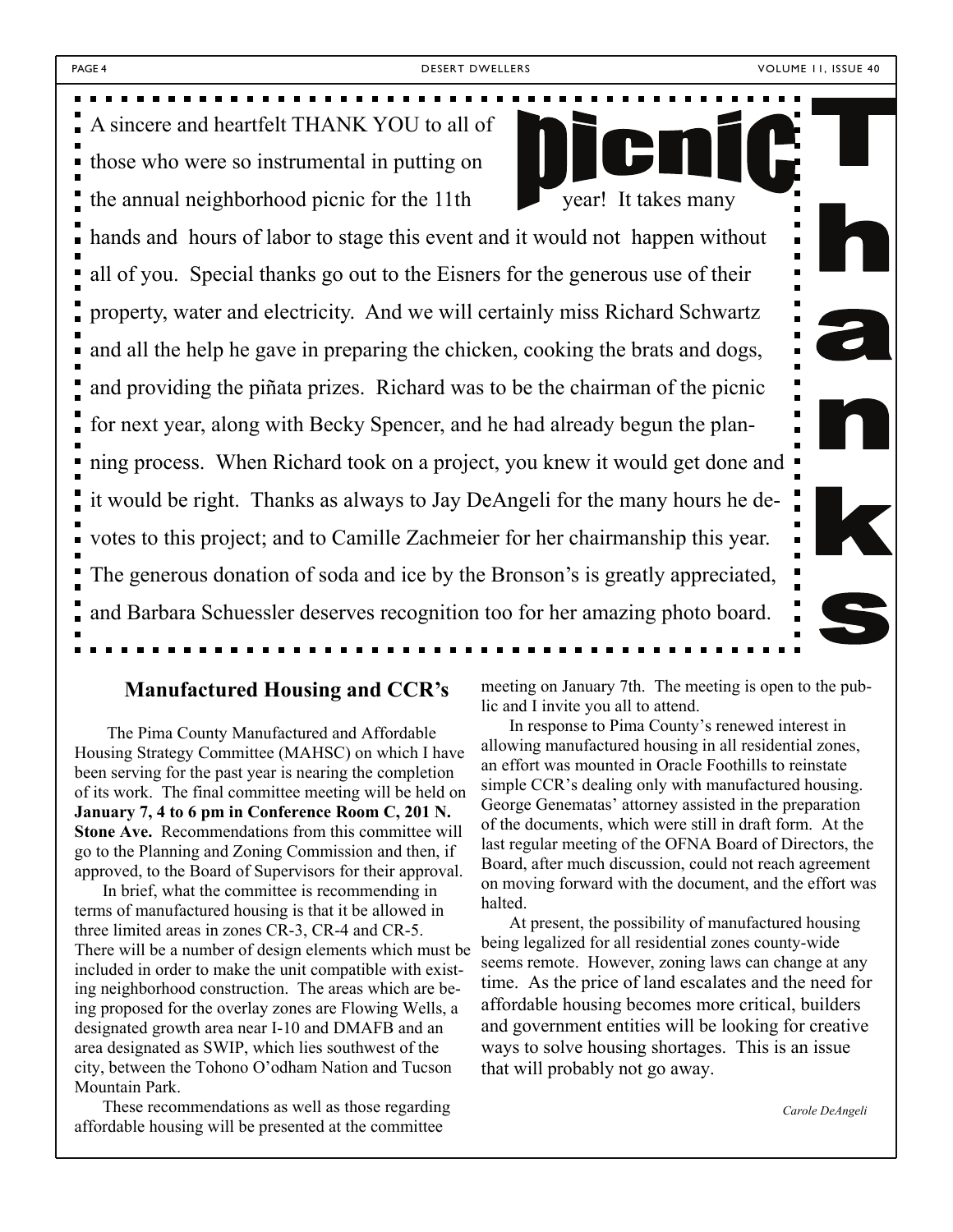### It's All In the Numbers

#### *By Karen Shattuck*

When interviewing a prospective contractor, like it or not, we all tend to make judgments within minutes of meeting him. Will he respect your schedule and keep his word? Then, by gum, he'd better arrive on time, or call ahead if he can't. Is he confident? A firm handshake is one indicator. Does he look you in the eye? It's a cultural sign of sincerity. Does he talk too much? Perhaps he's as wasteful of time and materials as he is of his words.

Then there are subjective requirements. I chose a stonemason who arrived wearing his own work. Perhaps you're more comfortable around extroverts (that compulsive talker also made you laugh like you haven't in years). Before long, we might be surprised to find out how long that internal personality test extends.

Let's say you've narrowed the field to two contractors who seem like the kind of fellows you could work with. You're fortunate enough to get them to

jot down preliminary ballpark estimates—time and materials, possibly descriptions. But what if their figures are close? How do you choose? With a few handwriting tips, it's all in the numbers.

Graphology takes in many holistic and specific variables before arriving at an assessment. But numbers are different. The way we write numbers conveys important information about our feelings toward getting, having, and giving money. Ideally, you'll want to pick the contractor who writes numbers simply, clearly, and spontaneously. He has nothing to hide. He gives money its due, so to speak, without allowing its attendant metaphors to overshadow his life. Or yours. If the number "2" is written like a checkmark, that's a bonus: He's likely very comfortable with figures and projections. The vast majority of accountants and mathematicians write their "2" this way. Add to this an aesthetic rhythm to his writing, and you've probably got a contractor with a good sense of design and proportion. But what about the majority -- the human, not-so-perfect contractors?

**Small and precise numbers** are one of the signs of a detailoriented personality. That's good for intricate work. Are the numbers also cramped, and methodically made? He's still good with detail, but perhaps a bit stingy. That's helpful if he must stay within a specified budget. If other indicators in his handwriting support it, he might even suggest more economical ways of completing your project. But if you have any big alterations in mind, better let him know in advance: He may have trouble adapting to sudden changes.

**Number that are too large, and with heavy pressure** reside

at the other end of the spectrum. Money stands front and center in this contractor's life. He loves it. What we call greed is also a strong possibility. This writer might overlook important details in terms of both cost and workmanship. If you like him, pin him down to writing down the specifics, and make sure he's got someone in his employ who can sweat the small stuff.

**Bizarre-looking or large and embellished numbers** indicate someone who has trouble understanding the concept of money or its place in his life. Too many curlicues? This writer can be egocentric, tricky and deceptive when it comes to money. He may even flash a lot of jewelry. If you think you can work well together, get the whole project in writing – all of it.

**Splotchy, crossed-out, or overly corrected numbers that don't improve legibility:** At best, this individual feels unsure about money. At worst, he's covering something up.

**Missing numbers or decimals:** Either he's absent-minded, or he's intentionally leaving something out of the bid. Ask him to check and re-write his figures.



**Numbers that vary in size** reflect an unstable attitude toward money. The writer may be reckless and impulsive with his (and potentially your) money.

**Numbers that vary in slant** – numbers leaning every which way – indicate unpredictability. You may not know when this guy's going to show up for work.

**Numbers that are oversimplified to the point of ambiguity** – a flat "3" that resembles a "1", for instance – indicate someone who may be hiding his intentions.

Handwriting is public behavior. We instinctively regard others' handwriting with the same common sense that we use to assess other aspects of their behavior: their body language, facial expressions, and speech. Some of us instinctively know many of the above clues when we look at written estimates. For example, we suspect that someone may not be on the upand-up if his estimate is riddled with cross-outs and smudgy erasures.

The best test for choosing a contractor is your own good instincts. When those instincts have taken you as far as you can go, checking the numbers may be all you need to make your final decision.

*Karen lives on Canyon View Drive and is a writer and CMHA - Certified Master Handwriting Analyst. She does handwriting assessment for children, couples, and family dynamics. She also provides medical, psychological, and mind-body profiles.*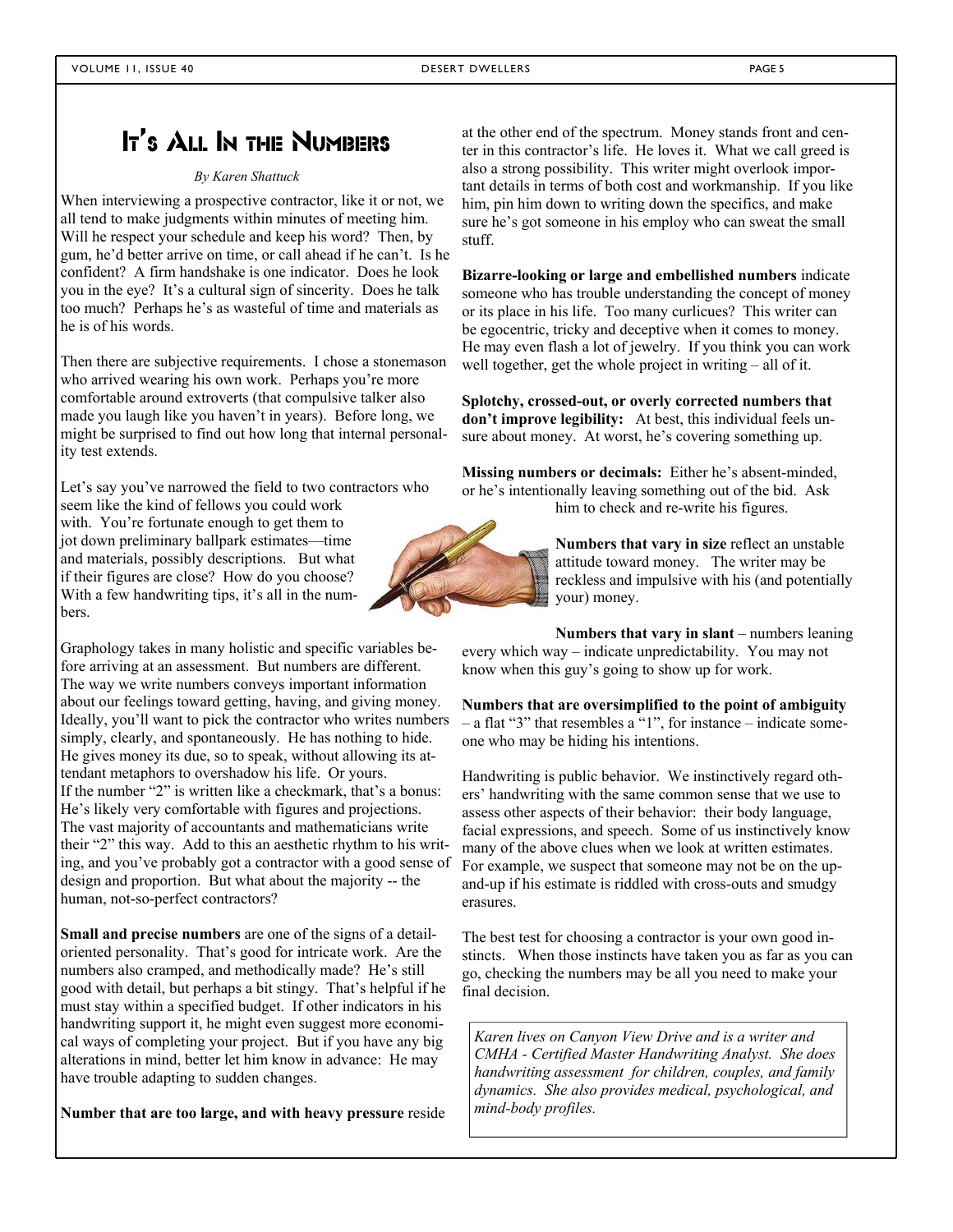#### **OFNA ANNUAL MEETING**

September 13, 2008 Dove of Peace Lutheran Church

#### **Minutes**

#### **Registration and Coffee Hour**

Neighbors met for coffee, pastries and conversation. Supervisor Ann Day joined us to meet with residents on an informal basis. Wildflower seed packets, prepared by Jesse Wood and Richard Schwartz, were distributed to all attendees. Neighbors were also asked to sign in on the Neighborhood Watch attendance list.

**Call to Order** The meeting was called to order at 9:10am by president Camille Zachmeier. Supervisor Day was introduced to the meeting by Carole DeAngeli. Ann spoke briefly about what a pleasure it is to work with our neighborhood and with OFNA. She emphasized that she is always available to hear our concerns and work on issues that affect us. Camille gave an overview of the issues and accomplishments of the past year. She spoke about working on implementing CC&R's, the issue of manufactured housing in the foothills, an entry monument at First Avenue and the installation of the Mutt Mitts.

**Flood Plain Maps** Jay DeAngeli discussed the FEMA remapping of the flood plain and the effect on our neighborhood. He indicated the large maps available for all to view. The new maps will be approved in a couple of weeks. Those neighbors who are no longer in the flood plain will receive a letter which can be taken to their mortgage company. This will relieve them from paying flood insurance on their property. Contact Jay for more information on this project.

**Treasurer's Report** As Treasurer, Jay then presented the Treasurer's report. Cash on hand as of 8/31/08 - \$13,427. OFNA income is from dues and a few donations; major expenses include the picnic, annual meeting, newsletter and neighborhood beautification projects. Copies of the report are available on the back table.

**Membership Report** – Jay DeAngeli

reported that there are 260 homes covered the trend of declining number of birds and by the association. Last year membership reached approximately 120. As of 9/12/08 there are about 95 members. Jay indicated that, as Hospitality Chairman, Carole attempts to meet all new neighbors, taking them a package of information as well as one of Bill Broyles' books as a gift.

**Audit** Karl Oxnam presented the audit report. On 9/10/08 the audit committee – Karl and Becky Spencer – met to review the Association treasurer's books. The committee found the books in good order, including the checkbook, reconciliation reports, and all receipts.

**Water Harvesting** Carole DeAngeli introduced guest speaker Kathryn Hahne, of the Pima County Agricultural Extension's Smart Scape program who presented a program on water harvesting. Water harvesting has been around for thousands of years. There are basically two types: Active water collection using cisterns, or Passive harvesting – creating earthworks and shallow basins to direct water for immediate use, not storage. The purpose of harvesting water is not for drinking or household use, but for landscape maintenance. Increasing your use of water harvesting can reduce your dependence on municipal water. Kathryn spoke of stormwater remediation, (using the runoff) and bio-retention to filter water. Water can be stored in cisterns – which can be anything from large galvanized pipes to 50-gallon barrels. Using the principles of xeriscape and thoughtful, intelligent water harvesting can make you independent of municipal water for landscape purposes. For the best success, start small and watch where water flows. Start with downspouts from your roof, directing water to a cistern or to highwater-use plants. Experience is best teacher. Classes at the extension service are free thanks to sponsors. Brochures are available on the back table.

**Wildlife Certification** Jesse Wood presented information on the Wildlife Certification Program of the National Wildlife Federation. As with many of us, Jesse chose to live in Oracle Foothills because of the preponderance of native plants and wildlife. He has become concerned with

bird species as reported by the Audubon Society Christmas Bird Count which centers on River and Oracle. Jesse feels that if more people provide food and habitat for birds, the decline can be reversed. NWF provides guidelines and emphasizes a holistic approach. The certification focuses on providing native plants for seed, nectar, cover, as well as the horticulture aspects of gardening such as creating rain gardens (a garden solely dependent on rainwater). The NWF back yard certification program is nationwide. Their  $2<sup>nd</sup>$  program includes certifying entire neighborhoods if a certain percentage of yards in the area are certified. One of few in such certifications in the nation is right here in Tucson - Sweetwater in Foothills, which got local and national coverage. Jesse indicated that certifying an entire neighborhood would not be easy, but quoted Thomas Edison – "Lots of people miss opportunity because it comes dressed in overalls and looks like work." If you are interested in individual or neighborhood certification, get in touch with Jesse. Questions from the audience: 1) What does certification mean for a neighborhood? Jesse suggested that we start with individuals. It entails meeting 5 criteria – food, water, shelter, cover for raising young and sustainable gardening. You apply for certification, pay a \$15 fee and receive a nice plaque. For a neighborhood – 15-20% of the homes must be certified in addition to two public areas and public outreach. 2) What species have declined and how is it determined? A one-day sample is taken annually by volunteers, counting the number of birds per species sighted.

**Website** Jesse Wood also spoke on the OFNA Website. Although it was functional in past, it is currently dormant. The future is up to the membership. Jesse and Richard Schwartz are looking for volunteers to work on one page. Travis Wheeler will oversee and do instruction. Suggestions for pages: moms; board of directors; newsletter, both current and archived; calendar of events; Reaters, recommendations; photos; Neighborhood Watch; picnic. We pay \$10 per year to maintain the domain name. Input is

*(Continued on page 7)*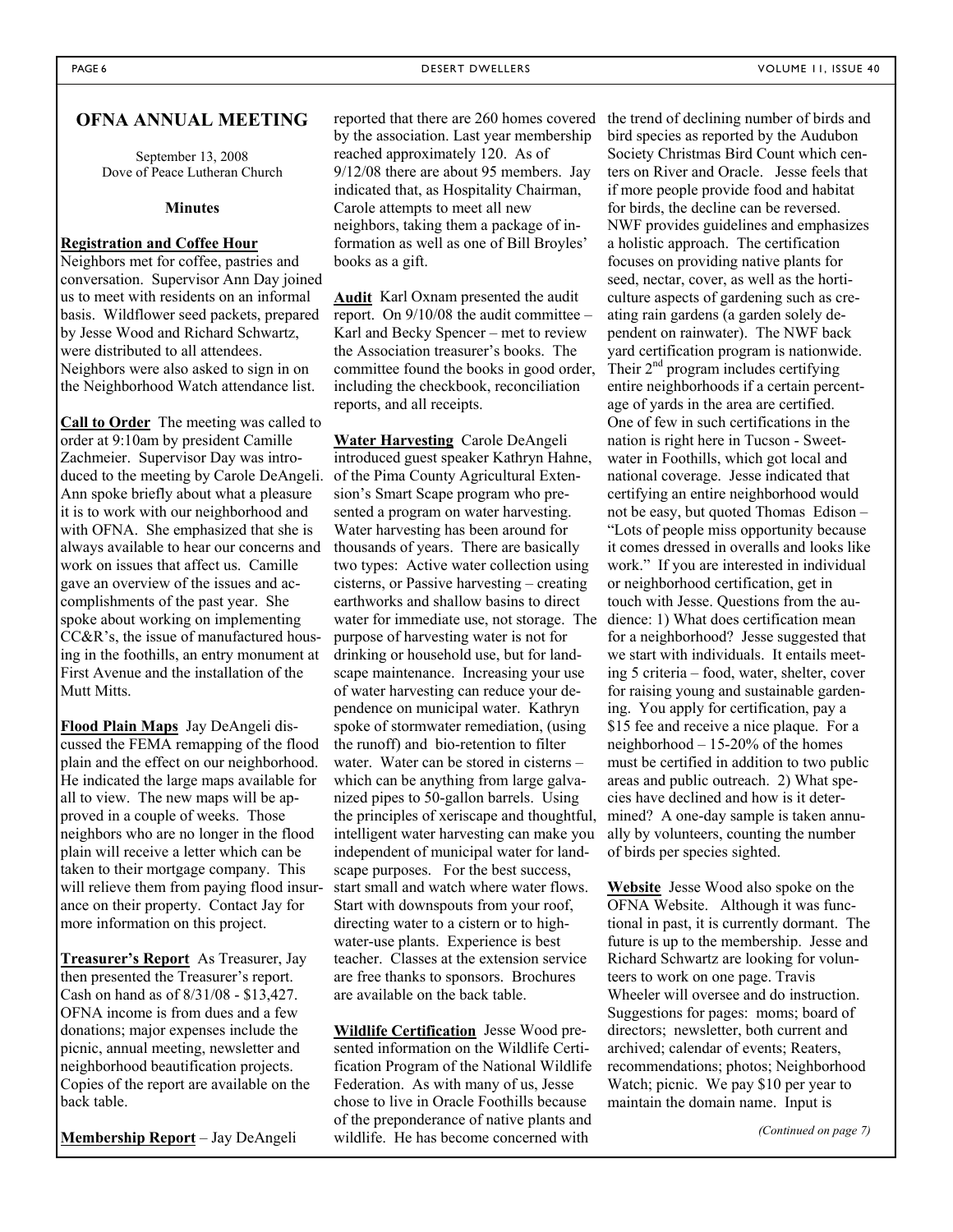#### *(Continued from page 6)*

needed from neighbors. Contact Jesse or Richard.

**Secure Mailboxes** Richard Schwartz introduced Al and Betty Davis who sell secure mailboxes. Al stated that Arizona is number 1 in the country in identity theft. We are most vulnerable where mail is delivered. Their mailbox is a passive security device, requiring no electricity. Mail drops to bottom and is retrieved through a locking door. Cost is approximately \$515. These units are extremely durable, made of steel and weighing over 50lbs. Their company is local, located in Sahuarita. Delivery takes 8-10 days. Models and brochures were available.

**CCR'S** Richard Schwartz covered the issue of CCR's. The ones currently being prepared are designed to address one issue only – manufactured homes. These restrictions would not affect anything currently in existence. The Board is working on an exception for storage units, 144 sq. ft or less. The Board will need volunteer help for getting signatures. Each signature must be notarized. The Board will probably divide names and get neighbors together to sign. Enforcement will be by legal action. These CCR's will protect your property on a neighborhood basis. The Genematas family attorney has been providing legal service on this project at no charge to OFNA.

**Manufactured Housing** Carole DeAngeli discussed her work on the Pima County Manufactured and Affordable Housing Strategy Committee. The Committee consists of representatives from all

Supervisor districts as well as stakeholders from manufactured housing, neighborhoods, affordable housing nonprofits, and Pima County planning staff. Any recommendations made by the committee must be approved by Planning and Zoning and then the Board of Supervisors. The committee has eliminated CR-1 zoning from consideration for manufactured housing and is now considering options for smaller properties in CR-3, 4 & 5. The first areas selected will most likely not be in Ann Day's district. Carole will continue to keep us updated on the progress of the committee. She emphasized that there is no guarantee that manufactured housing will not be legalized in our zoning in the future.

**Neighborhood Watch** Carolyn Hoenig introduced herself as the Neighborhood Watch Area Leader and asked to be contacted by anyone with questions, concerns or crime reports, 887-3815. She will answer questions, follow up on burglary cases, determine who to contact and the follow the disposition of cases. She emphasized the importance of letting neighbors know when you're away, and of also watching their house in return.

**Neighborhood Picnic** As this year's picnic coordinator, Camille, announced the date, welcomed all neighbors to come and asked for volunteers. This year the picnic will be on Saturday, October  $25<sup>th</sup>$ , in the wash next to 220 E. Yvon Drive.

**Board of Directors Election** Jay DeAngeli, this year's nominations chairman, introduced the current board of directors, and then spoke of those who would be retiring. Sig Eisner, the longest serving director, Barbara Schuessler, Greg Smith,

Gene Isaac and Travis Wheeler will all be leaving the board this year. The slate for '09 includes three new candidates – George Grimm, Angelo Dellacona and Marianne Richardson. Jay then called for nominations from floor. Don DeYoung volunteered to serve. Don lives on Canyon View Drive and is a recently retired veterinarian. It was moved and seconded that the slate be accepted. The voice vote in favor was unanimous. The new Board of Directors for 2009 (which begins as of this date) will be: Jay DeAngeli, Angelo Dellacona, Don DeYoung, George Grimm, Sharon Laird, Scott Odom, Karl Oxnam, Carolyn Redmore, Marianne Richardson, Tom Scarborough, Richard Schwartz, Becky Spencer, Jesse Wood and Camille Zachmeier.

**Comments from neighbors** Diane Foray said she would like to recognize Carole DeAngeli for all her contributions, and especially the weekly e-mails.

**Drawing:** The raffle prizes were won by: Karl Oxnam - \$100 at Vivace ; Phil Williams \$40 at Metro Restaurants; Angelo Dellacona - \$40 at Metro; Jesse Wood -\$40 at Metro; Leo Roop – 2 ASDM passes + Bill Broyles' book; Marge Pellegrino – 2 ASDM passes + Bill Broyles' book; MaryEllen Reynolds -Tohono Chul Membership; Jay DeAngeli – Bob Zachmeier' book. Carole said that raffle prizes are either donated outright or are provided at a greatly reduced price.

Carolyn Redmore offered thanks to Camille for her term as president.

The Meeting was adjourned at 11:20am

The term "wildcat" covers a wide range of felids who inhabit various areas of the Sonoran Desert. Most of us will never see the larger, rarer and more secretive mountain lion who lives at higher elevations in our area. But his smaller relative, the **bobcat (lynx rufus)**, has found areas of human habitation to be quite to his liking. And thus, this adaptable wild cat has become almost common in Oracle Foothills. Bobcats, like all cats, are solitary beings, socializing with other bobcats only during breeding season and, for females, while raising young. After mating, two or three young cats are born blind and helpless in a den or cave. Within a couple of months, the young are weaned and taught to hunt on their own. Strict carnivores, bobcats hunt primarily for rabbits, but vary their diet according to the food available, such as rodents, birds, small dogs and house cats. If necessary, bobcats will also prey on larger animals. Life expectancy for bobcats in the wild can be up to 10 years, but is more likely to be 6 to 8 years.